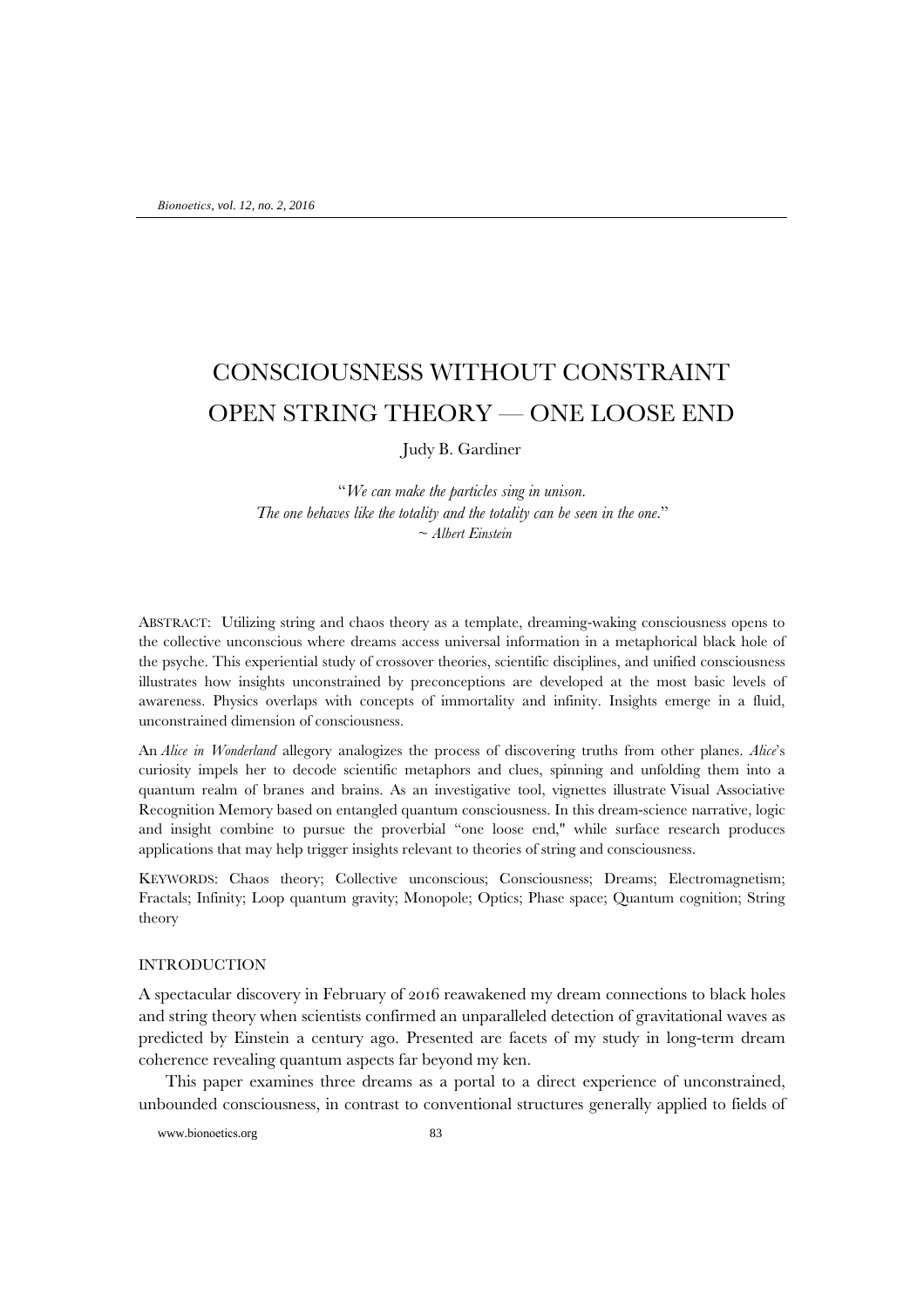study and theoretical disciplines. The concept of infinity as it relates to quantum theory explores the intuitive nature of dreaming-waking consciousness.

In encountering the metaphoric, we observe how dream symbols emerge not from within sharp or known boundaries, but possibly from unassociated, unrecognized memories stored in the collective unconscious. By acknowledging a field of information that transcends normal conscious perception, research methods may then be processed and appraised in the light of scientific, psychological and metaphysical frameworks.

# BACKGROUND

Historic figures of science expressing profound concern for the earth populated my dreams for over two decades. Uneducated in the sciences, a succession of dreams introduced me to the visual system via the optic nerve. Intertwining vision and neuroscience, dreams branched into geology and environmental concerns using tools from chemistry and physics. This odyssey of discovery revealed deeply held secrets of the universe and its infinite realms.

Unusual dream images related to my birth mother became archetype for mother earth. Synthesis of mother–Mother Earth transitioned from individual to global awareness in a dimension I refer to as Cosmic Dreaming.

This personal-transpersonal aspect of dreaming was realized in collaboration with Dr. Montague Ullman, the late psychiatrist, neurologist, researcher and pioneer of the experiential dream group movement. Physicist David Bohm's implicate order of wholeness led Ullman to a theory based on the relationship of quantum physics to dreaming. Ullman centered on the personal aspects in dreaming, whereas my dreams merged the personal with the transpersonal [1] demonstrating that the theoretical and experiential were complementary.

Dreams serve four functions: biological, psychological, social, and spiritual. In the spiritual, cosmic, or transpersonal dimension, dreams awaken us to species connectedness and profound oneness with the universe.

# THE DREAM AS PORTAL TO THE COLLECTIVE UNCONSCIOUS

This oneiric study exemplifies the Jungian collective unconscious. While many streams derive from the collective, they all belong to the unbroken flow which Bohm referred to as the holomovement. It marries the holistic principle of undivided wholeness with the idea that everything is in a state of process or becoming; what he calls the "universal flux."

Ullman referred to the dream as a black hole of the psyche, stating, "The dream contains an enormously condensed information mass. We are forced to let it expand […] or to unfold, and then deal with it in bits and pieces, ordered as best we can in time and place." [2]

This intuitive study may generate ideas for those fluent in the subject areas. Decoding of dream symbology is based upon my empirical research.

*Italicized dreams* are generally drawn from material pending publication.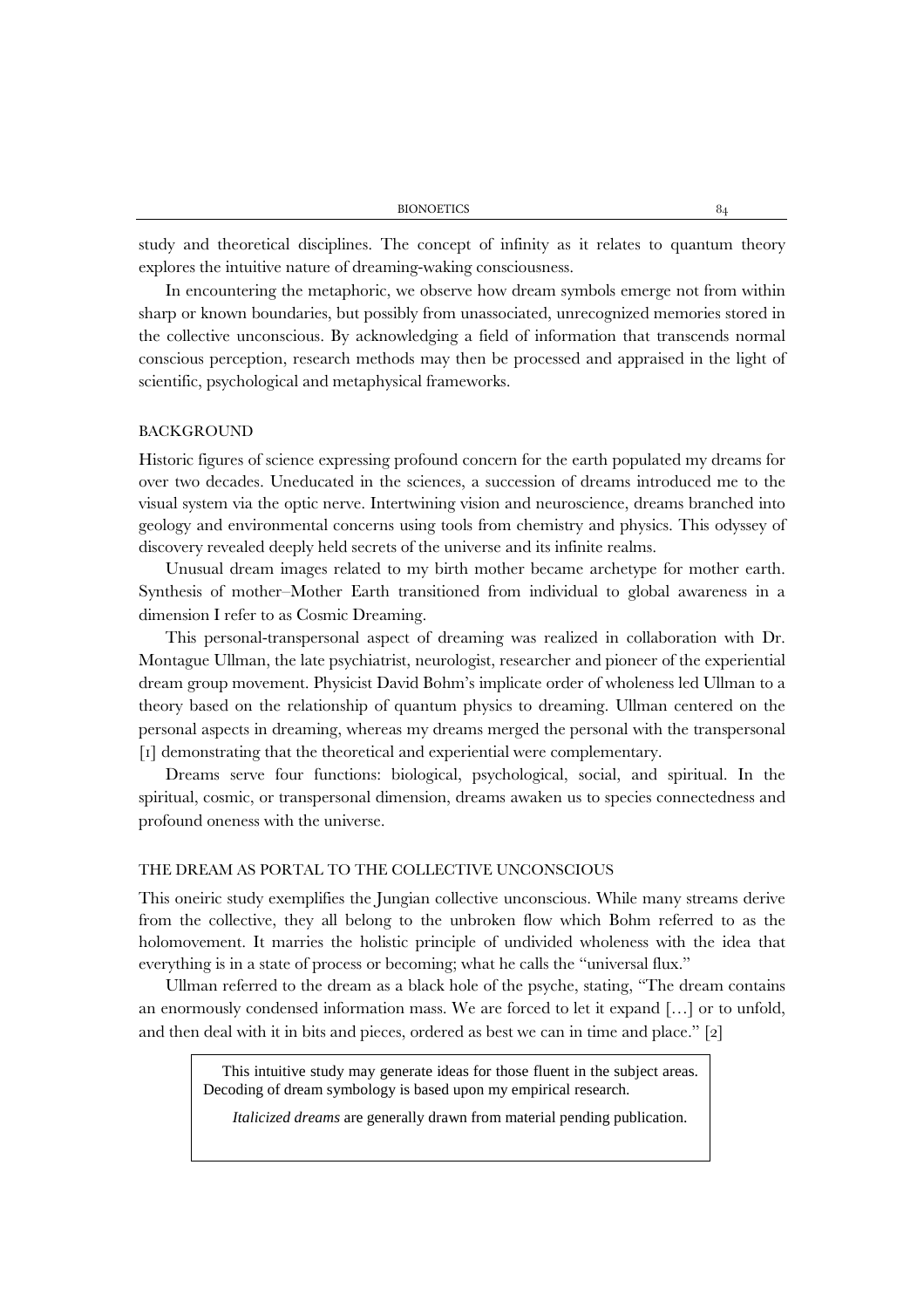Dreams with their multidimensional access to condensed memories and data facilitate reordering and reintegrating particles of our life experience. As a vivid example, following is a transcript of my first black hole–past life dream.

# *Dream #1: BLACK HOLE OF THE PSYCHE (8/23/96)*

*I am carrying a parasol, walking through a heavy mist. There is turbulence, the air is thick. The winds are strong and I'm being thrown about but not minding it because it's part of that life—part of that costume. I am walking along. There is a black cloth under my feet. Suddenly, there is no ground beneath me. I begin to fall. I fall into a black hole—a void there is nothing. I am falling and falling and tumbling and can't breathe. I am gasping for air. I think "This is it!" I struggle in the pitch-black hole. Suddenly there's a slab I can grab onto. I struggle and struggle and finally the unknowable slab brings me up.*

As seen in this and recurring dreams, tectonic plates or slabs of the inner earth surfaced, reflecting geological functions, processes and chemical interactions. My geological-dream course pointed to an alchemical transmutation within the earth.

Etched in this blueprint of consciousness was the Emerald Tablet which appeared in a dream soon after the death of a loved one. A version of the sacred legend begins with a translation:

"*True, without error, certain and most true. That which is above is as that which is below, and that which is below is as that which is above, to perform the miracles of the One Thing."*

"The Emerald Tablet is the cryptic epitome of the alchemical opus," noted Jungian analyst Dr. Edward Edinger, "a recipe for the second creation of the world." Ethnobotanist and philosopher Terence McKenna described the Tablet as "a formula for a holographic matrix" that is mirrored in the human mind and offers hope for future survival. [3]

As disordered dream fragments repeated, interweaving a multitude of sciences, they selforganized into strands of individual sciences. The result was a systematic unfolding from fragmentation into wholeness. This mounting body of science generated new patterns with new images; e.g., string theory, chaos theory, continuously creating infinite possibilities. Through association and connection, patterns integrated, embodying the totality of Man and Nature; Mother Earth and the Universe.

### BOHM'S IMPLICATE AND EXPLICATE ORDERS

Paraphrased from Dr. Ullman's final paper: *The Dream: In Search of a New Abode* (2006). [4]

### *Dreaming and waking consciousness*

"This order of what Bohm refers to as enfolded wholeness is not only the source but also the maintenance of all that exists. All matter [and mind] unfolds out of the implicate order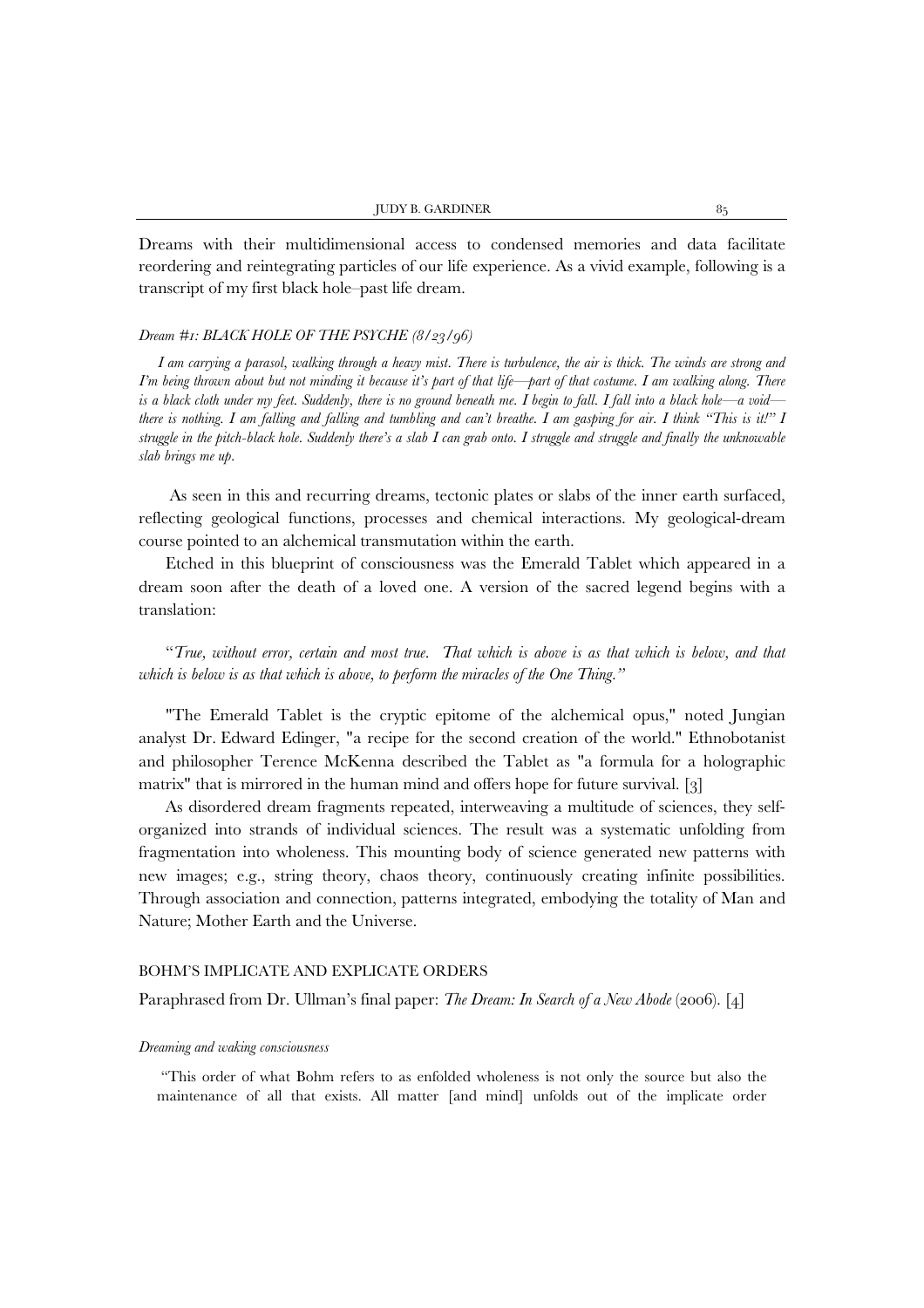[dreaming] to form the explicate [waking] in a continuous equilibrium of enfoldment and unfoldment.

"The contents of the implicate order no longer exist as discrete elements but in a form that reflects their intimate contact with the whole. An analogy of a flowing stream where the fundamental elements of the stream are in contact with all others exemplifies a continuous and sustaining exchange between these two orders. All matter in this sense is regarded by Bohm as temporary abstractions from the implicate order. He cites a standing wave as an example of this. In a sense we are all standing waves existing as apparent entities that ultimately fall back into the underlying matrix, the implicate order from which we came.

"From the viewpoint of dreaming in the implicate order all matter, inorganic, organic, sentient, exist in their interconnectivity. If we consider the implicate order as a Universal Unconscious (including the collective unconscious) it would broaden the unconscious and extend dreaming to a much wider range of content. Dreams point outward as well as inward. This would include events usually considered outside the range of dreaming; e.g., cataclysms of nature, telepathic and precognitive dreams."

# *The dream as relay station*

"Bohm's approach to wholeness in the framework of the implicate and explicate orders suggests a greater appreciation of the role our dreams play in our life. Dreaming consciousness is situated between the two orders [implicate and explicate], and could be considered a relay-station with input from both orders. The contributions from the implicate order would include the capacity to open up our remote memory bank, freedom from space and time, range of memory, truthfulness and the creative energy of the implicate order—which Bohm refers to as 'generativity.'

"As a relay station receiving input between the two orders, dreaming enriches both Bohmian orders. The relay station makes its own contribution to the implicate order by presenting a fresh supply of authentic feelings, the true source of our connective tissue."



Image 1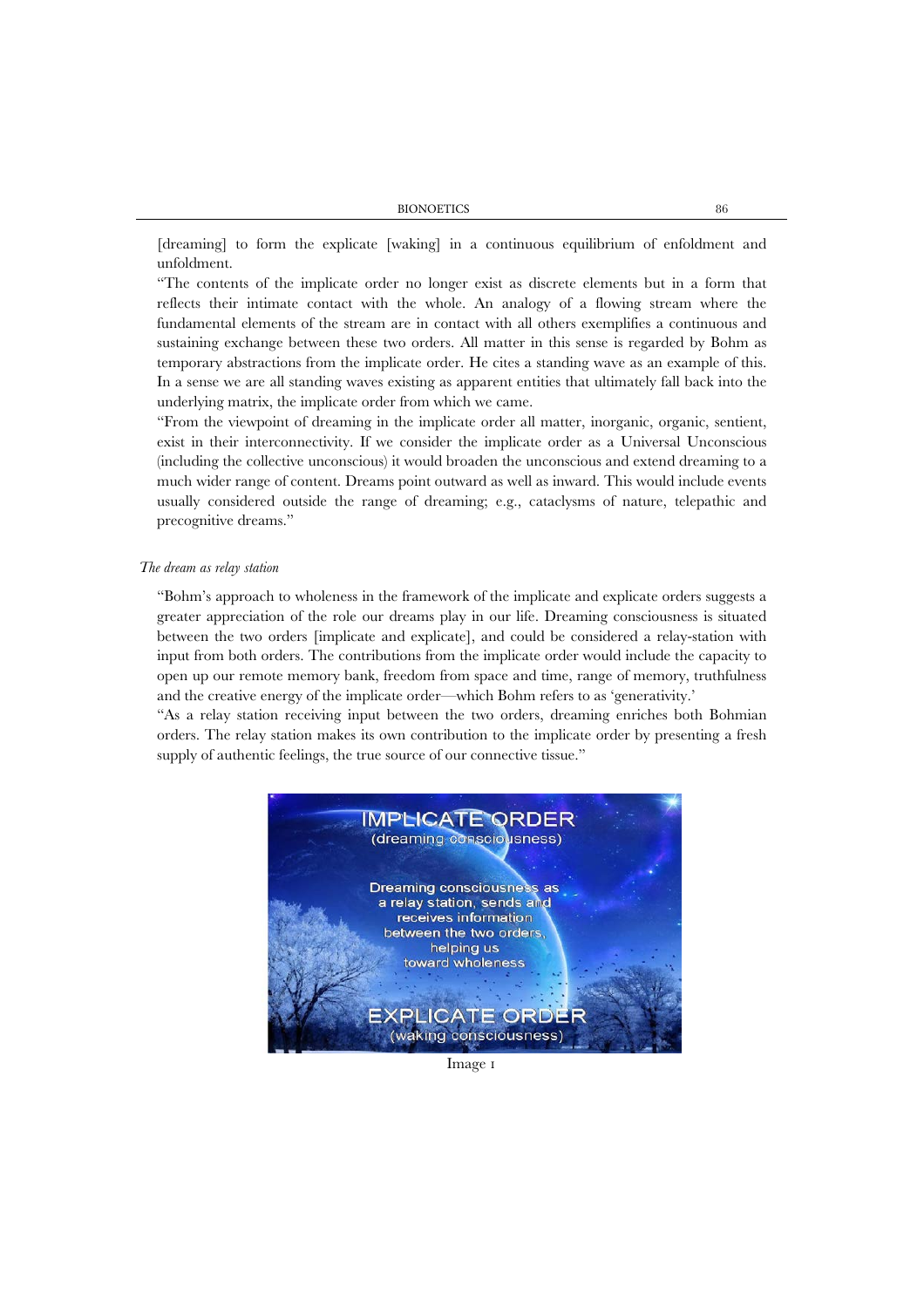### *Looping 'round the lemniscate*

Based on Bohm's implicate and explicate orders in which mind-matter interaction unfolds and enfolds, illustrated below is the lemniscate curve, the mathematical symbol for infinity. This image and its associations evolved from a dream of a two-way loop forming a lemniscate, thus suggesting an indelible infinity in consciousness.



Image 2

Analogous to quantum entanglement, where particles interacting with each other lose their individuality and behave as a single entity, the flow between implicate and explicate in dreaming-waking consciousness demonstrates how fragments of thought and matter seek connection.

Within this non-local network are two fields:

the biologic field uncovers dream content relevant to personal and social aspects;

the cosmic field unlocks collective dreams often revealing universal truths; e.g., string theory

A second dream reveals loops made of strings, informing that magnetism occurs at the loop's midpoint, thereby suggesting the one unique point in a phase space of a dynamical system.

# **Dream #2: STRING THEORY, THE LEMNISCATE, THE STRANGE ATTRACTOR and LOOP QUANTUM GRAVITY (8/30/04)**

*I am telling a friend about strange attractors. I say I don't understand the math, but I know how it works—it is like strings. I have some white string I am demonstrating with and I show my friend how it loops around in the shape of a lemniscate. One or two strings are looser than the others. All the strings are closed, like loops, except for one which is open on one end. I say the midpoint where they cross is where the strange attractor is, and it is from there that we get drawn in. Somehow, I know that the midpoint is where the magnetism occurs.*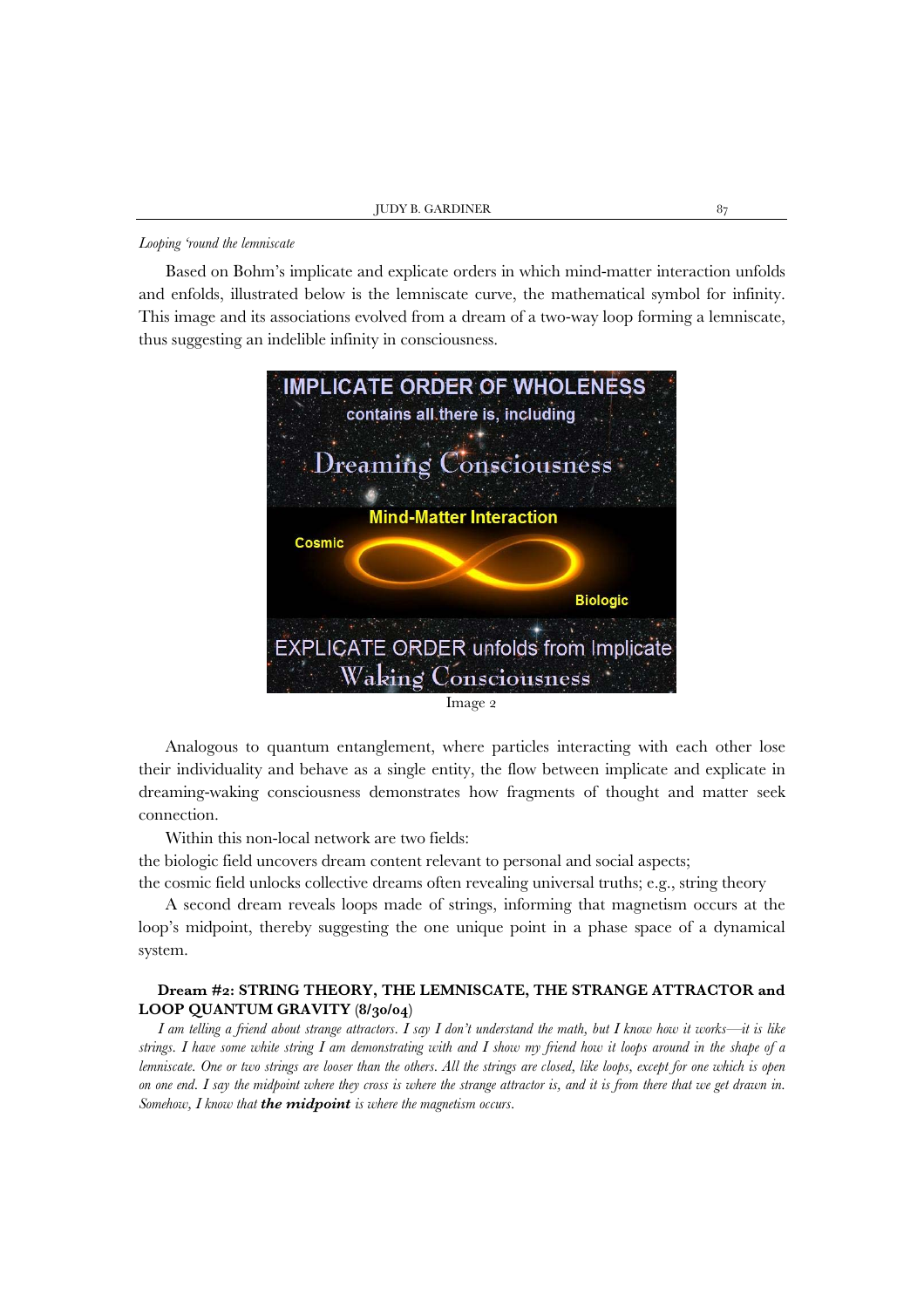*At dream's end, a "Monopoly" card appeared with the theta symbol, θ, in a two- dimensional image. In math, the theta symbol typically represents the angular position of a vector.*

One string "open on one end" presents curious possibilities in terms of string theory's endpoint; e.g., a loose end pointing to a monopole. The lemniscate images in the dream are shown below.

*LEMNISCATE DREAM DRAWINGS*



Image 3

### POINCARÉ AND A HOMOCLINIC FIXED POINT

Henri Poincaré, the 19th century French mathematician and theoretical physicist, developed a geometric approach called a homoclinic fixed point—a saddle point where stable and unstable trajectories intersect in phase space. While studying the solutions, he discovered that the trajectories would cross an infinite number of times [5] emphasizing an infinite number of intersections forming a kind of latticework, a weave, a chain-link network of infinitely fine mesh.

There is an uncanny correspondence between Poincaré's description of homoclinic topologies, and the lemniscate dream image of intersecting strings forming a trajectory, crossing an infinite number of times to create a kind of weave. The intersecting strings comprise a dense region of homoclinic points called a homoclinic tangle. Creation of this entangled structure is emblematic of the so-called "sensitive dependence on initial conditions" at the very heart of chaos theory. Poincaré postulated a fundamentally new aspect of dynamical motion with his discovery of this topologically tangled structure. [6]

# THE DREAM AND PHASE SPACE

Such tangles may be consistent with fluctuating memory recall in dreaming consciousness, illustrating a mind-entangled chaos. Similar to Poincaré's *"*point of intersection" in phase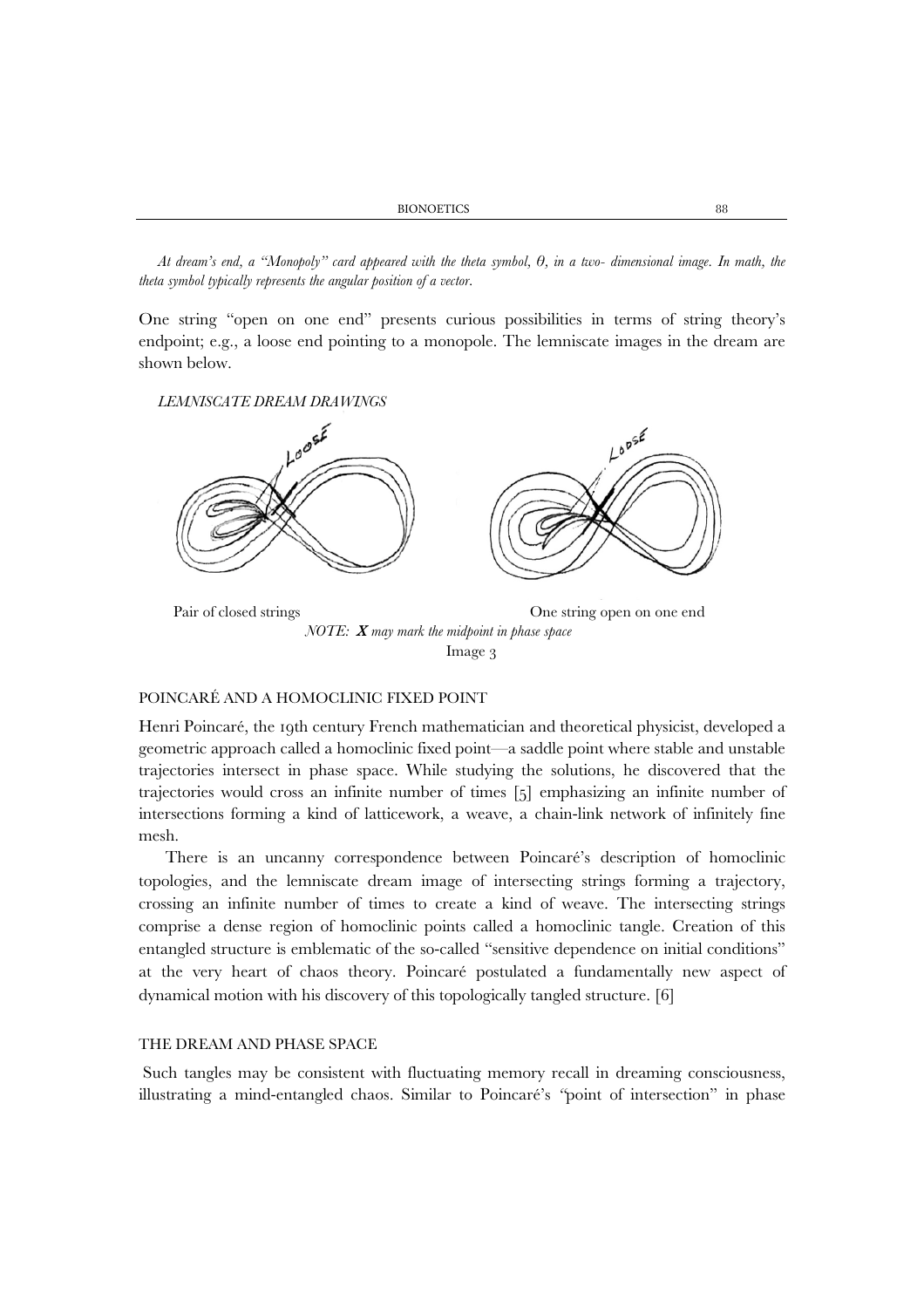space the dream suggests an equivalency to the midpoint between mind and matter where the magnetism occurs. Consider dreaming consciousness akin to phase space in which all possible states of a dynamical system are represented, with each possible state corresponding to one unique point in the phase space: where mind and matter interact.

# *LORENZ STRANGE ATTRACTOR DIAGRAM*



Strange attractors are bounded chaotic systems with a long-term pattern. In the Lorenz or butterfly strange attractor diagram [7] the system irregularly switches from one side to the other, much as consciousness shifts between the cosmic and biologic in mind-matter interactions. In a strange attractor, as in dreams, we see recognizable shapes in space, but the system never follows exactly the same trajectory through the phase space.

These interactions may also bear relevance to the Broglie-Bohm theory and the pilot wave model, in terms of the mind-matter relationship. [8]

# IF YOU DON'T KNOW WHERE YOU ARE GOING, ANY THEORY CAN TAKE YOU THERE [9]

The following explication draws on an *Alice in Wonderland* parable so as to capture the essence of visual associative recognition memory. Here *Alice*, Observer and author researcher, become one, visualizing the mystery of the Observed; the Dream. To illustrate inner monologue, a naive but inquisitive *Alice* tumbles down the figurative rabbit hole to research and decipher, in metaphorical narrative, scientific findings in her *Wonderland* of dreams. Her curious nature gradually transforms to more serious questions of Physics, Consciousness and Vision.

Might her *Wonderland* be represented by the wave function that contains information about the cosmos at large? Could her dream-loop of past and present memories possibly loop forward in time?

"… so begins my research mission in deep space where I discovered that Loop Quantum Gravity is the fabric of spacetime, a network of interacting loops called spin networks. It is said that any attempt to divide a loop would, if successful, cause it to divide into two loops."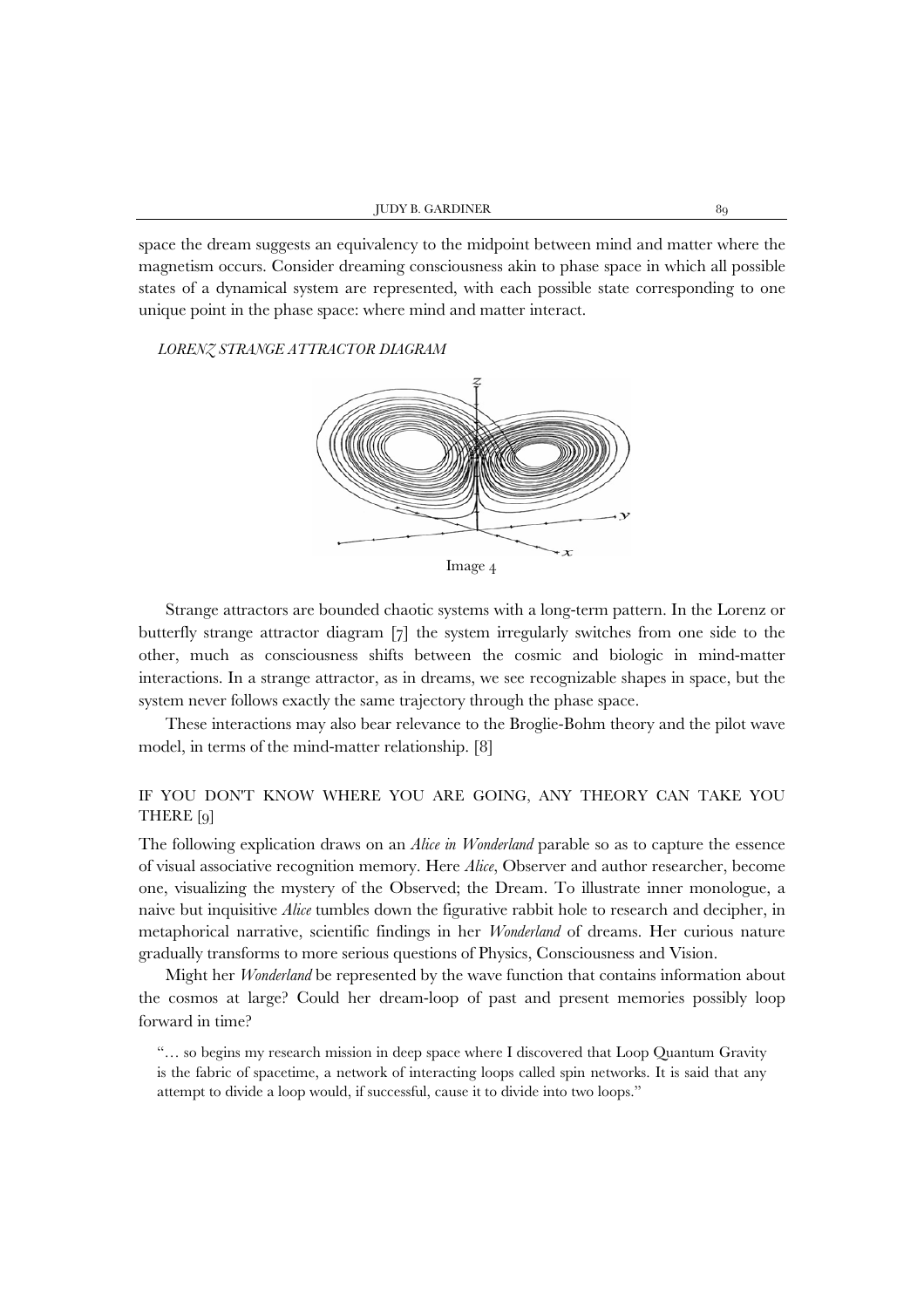A pair of loops within one of the lemniscate dream drawings was curious: might the pattern of a *strange attractor* in spacetime initiate the *magnetism* by means of some hidden gravitational force?

Jungian concepts of the psyche *"are being reformulated within the framework of dynamic systems theory (DST). The basic elements are illustrated by a pendulum, the range of swing through which the pendulum moves is called phase space [defining] a basin of attraction for the pendulum's movement. An attractor, in this case gravity, is a hidden global force that shapes the overall behaviour of a system. It is the pattern of behaviour to which the system 'settles down' or is attracted. Disturbing the pendulum causes it to go through a phase transition before it settles in a new phase space, defining a new attractor."*[10]

Chaotic dynamical systems theory employing the strange attractor and lemniscate curve illuminated emerging patterns of interrelated sciences modeling a blueprint of infinite iterations. Like the Mandelbrot set, multiple magnifications of the pattern revealed ever-moreelaborate layers composed of shapes, codes and clues representing a succession of sciences unknown to the dreamer.

In connecting thoughts and images, we intuitively practice visual associative recognition memory, based on entangled quantum states of mind. The chart below summarizes the steps involved in this process. [11] [12]

# **VISUAL ASSOCIATIVE RECOGNITION MEMORY A Dream Perspective**

- Visual memory stores cue words and images
- Recognition associates new with previous cues
- Memory network retrieves previous cues automatically encoding them when activated by a corresponding word
- Entangled state occurs when two words or images become associated within a new context
- Cue words or images organize into non-separable entities or themes simultaneously activating the entire associative structure
- Memory forms an interrelated web of relationships

Copyright © 2014 Judy B. Gardiner

# Image 5

Might these emerging patterns represent a reality of dreaming consciousness yet to unfold? Might a fractal dimension be calculable?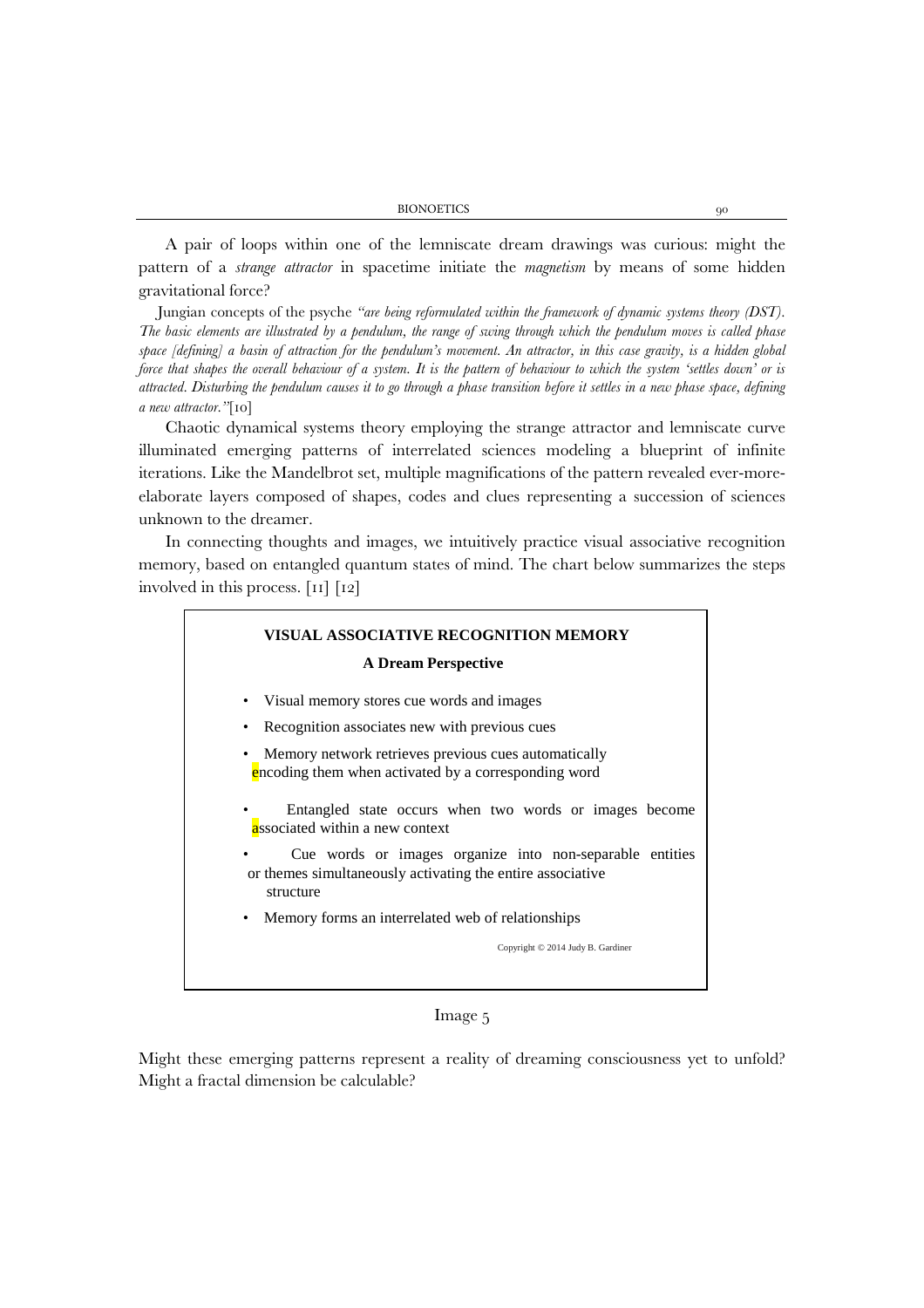# BOSONIC STRING THEORY ENTERS IN A NEW DREAM

*Alice* narrates her dream discoveries of string and superstring theory:

"I mustn't have fallen far enough to reach absolute bottom, when suddenly a gigantic book appeared, called *The Theory of Everything*. It said that the theory of superstrings means that everything in the universe—all particles and forces and perhaps spacetime itself—consists of fantastically small strings under immense tension, vibrating and spinning in a multidimensional superspace. So the dream string in the shape of a lemniscate must mean that everything in the universe exists infinitely*—*that all mind and matter, all unconscious and conscious thought, is forever."

String Theory introduced in the dream opened to Bosonic String Theory. I learned about open string and closed string theories. It was curious that the *lemniscate made of string had all closed strings shaped like loops except for one string that came out of the large loop and was open on one end.*

Exploration of the dream's metaphors unfolded these associations:

- In open Bosonic String Theory there is a middlepoint and endpoint interaction [13]. *Midpoint where they cross* and *one (string) open on one end* are featured in dream #2.
- Strings could be non-orientable, meaning you cannot tell in which direction you're traveling. Since your direction is unknown, and the lemniscate travels infinitely in two directions, I again pondered the concept of the reversal of time.
- Closed string oscillations are sometimes called left movers and right movers. My drawing showed that as it looped around to the left and made the turn, it changed direction and started moving toward the right. Depending on how you look at it, the open end could be on either side.

Next, I discovered Type IIA superstring theory which involves closed strings and resembled my drawing below. The vibrational patterns are symmetrical regardless of whether they travel left or right along the closed string. Type IIA open strings are attached to structures called Dbranes.



Image 6

Behind a cloud of virtual particles was Heterotic Superstring Theory, a hybrid of superstring and bosonic string. If that combination corresponded with my dream it would mean that bosonic was moving in one direction along the string, and supersymmetric was moving in the opposite direction, exactly as I drew it.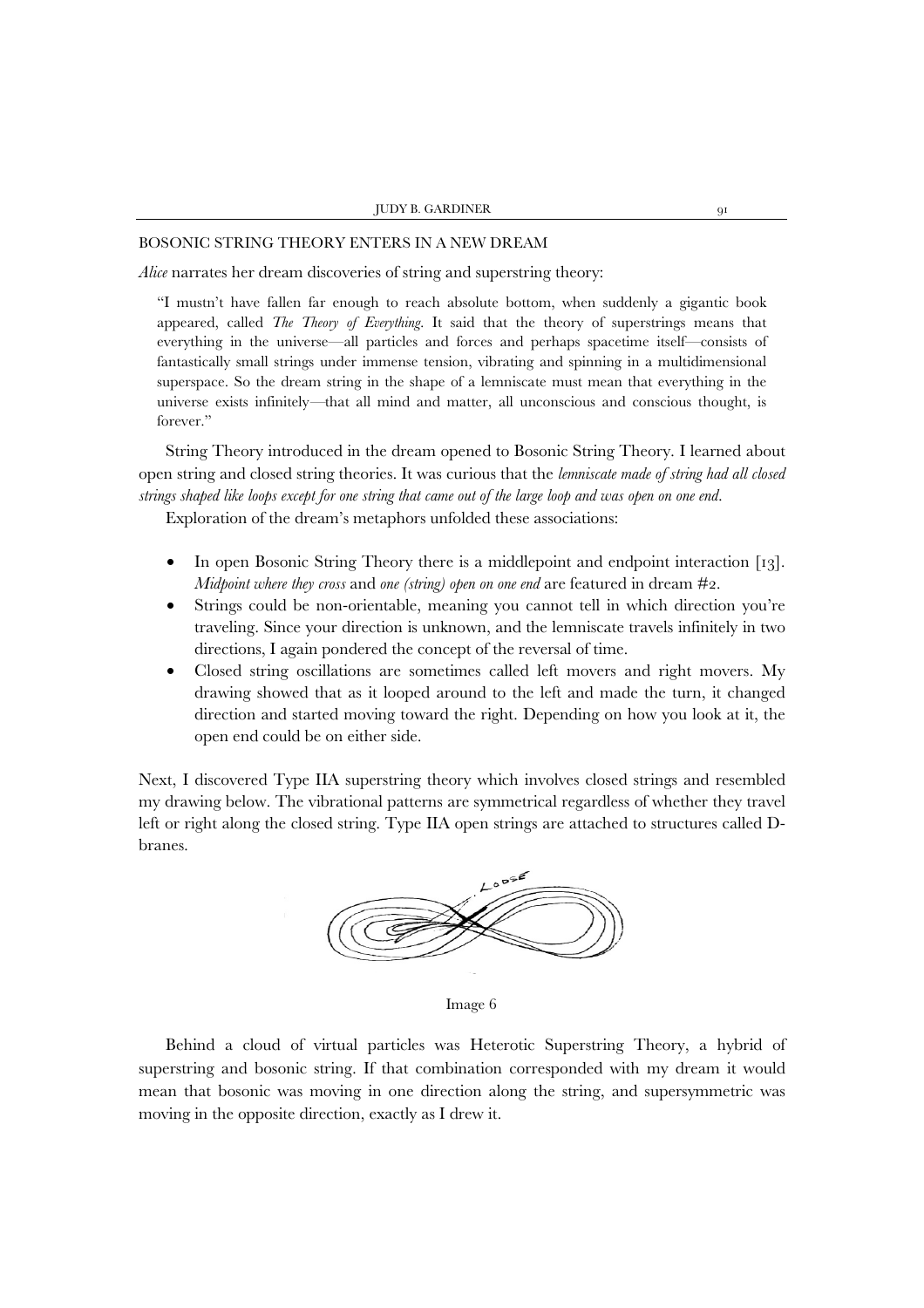## OPEN STRINGS, D-BRANES, ENDPOINTS: A DREAM PERSPECTIVE

The image of one string open on one end prompted me to delve further into researching two endpoints. I determined that a string may be open, thus forming a segment with two endpoints; or closed, forming a closed loop. Further, "D-branes" describes a boundary condition that arises when one considers open strings. As I tried to imagine a boundary condition, I learned that all open strings must have their endpoints attached to these Dbranes, which have dynamics of their own. For example, an open string loops back to form a single endpoint, which is attached to a D-brane—a dynamical object which moves and fluctuates. [14]



Image 7

Even more curious in the dream was a connection of D-branes and monopoles to Mtheory's eleven-dimensional universe to which all the string theories belong. Recurrent dreams referencing the game of *Monopoly* and *single poles* evoked "*monopoles."*

Tossed in spacetime between mind and matter, I stumbled upon inconsistencies in physics; how answers to closed loops are found to be finite and how resulting infinities were removed through mathematical renormalization. I knew dreams told the truth; that the lemniscate symbolized infinity and the dream picture showed strings of closed loops*—*except for that *one string that was open on one end.* Lost in an excited spin of loops and strings a third dream burst in offering *all the answers to my puzzle in an instant*.

## **Dream #3: A BRAIN–BRANE REVELATION (3/13/98)**

*Someone shakes something and I hear a lot of loose pieces rattling around. I think of a big round rattle. I see ALL THE ANSWERS TO MY PUZZLE IN AN INSTANT! There are words inside of other words like ThMELby -- MEL meant something. I am saying them out loud. I am licking strips of paper, like stamps, onto a sheet. I see a small square inside of which a wing is placed over a pin shaped like a horizontal LOOP; a figure 8 on its side. I say something about matter being liquid and solid. Everything is gray and white.* 

# ANATOMY OF A DREAM: IMAGE BY IMAGE

The *big round rattle.* Characterizes the perpetual pieces of thought rattling around within the holographic brain; i.e., the collective unconscious.

*Stamps.* Represent time-stamps signaling memory processed in a space-time continuum.

Licking **strips** of paper like **stamps** onto a **sheet**.

• *Strips, like stamps* correspond to the Mobius strip on which the *lemniscate i*s based;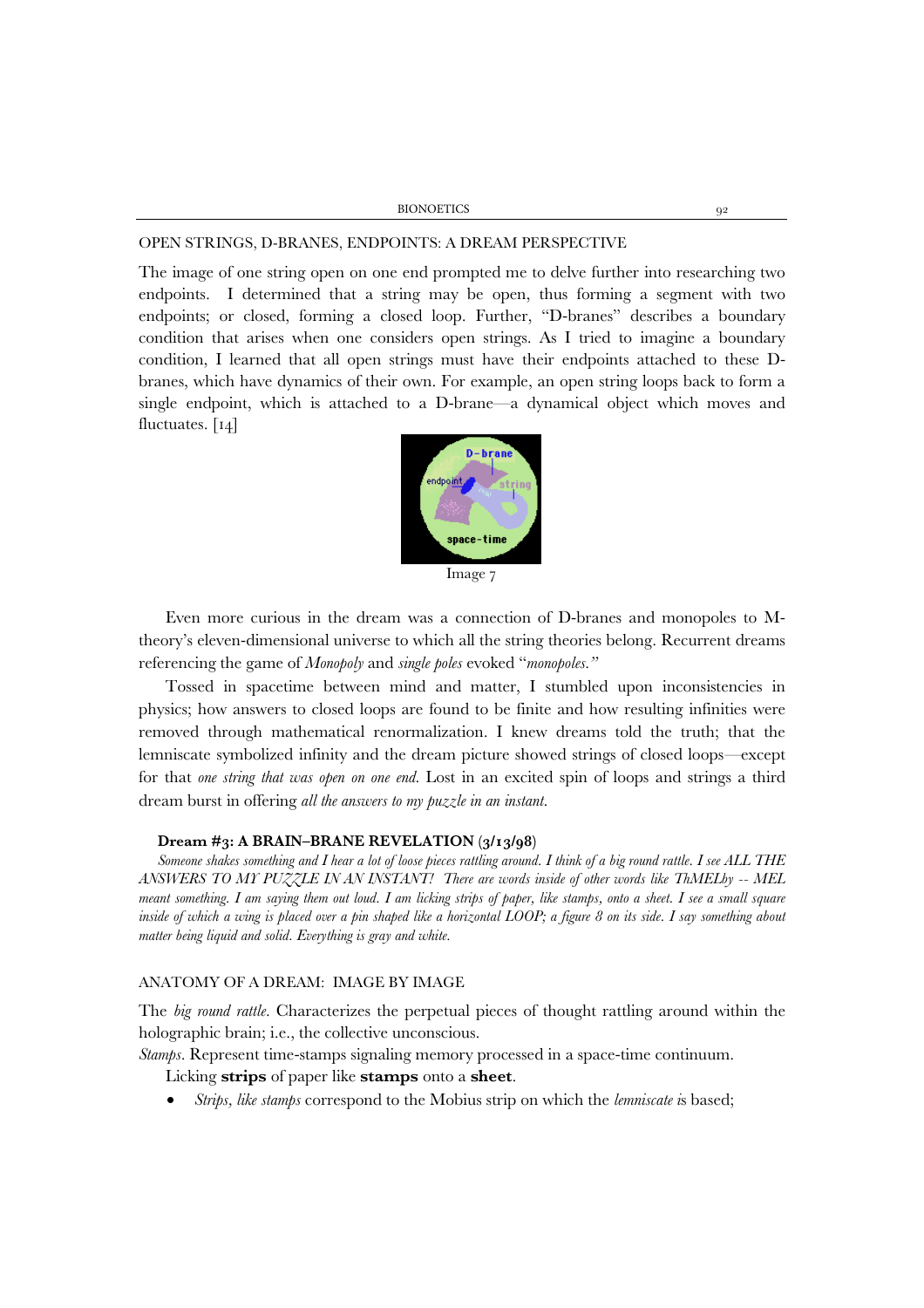- In string theory, gluing of strips in surface states is known as the gluing theorem;
- The *sheet* corresponds to a string *worldsheet* reflecting a two-dimensional surface with one dimension of space and one dimension of time.

The horizontal LOOP repeats the infinite nature of the lemniscate. The closed loop also calls to mind closed timelike curves in which "time line travel speculation theories contain no prohibitions of traveling backward through time. […] An extremely powerful gravitational field, such as that produced by a spinning black hole, could in principle profoundly warp the fabric of existence so that spacetime bends back on itself. This would create a "closed timelike curve," or CTC, a loop that could be traversed to travel back in time." [15]

*Wing: Correlates to string field theory's multi D-brane states which can be built of butterfly* states. The butterfly form, also the *strange attractor*, when plotted in a chaotic systems diagram, resembles *a figure 8 on its side*.

*Matter:* Liquid and solid, gray and white, relates to underlying constituents of brain-brane vibrations, e.g., an electromagnetic field in both the human brain, and string theory's brane.

The *square* may relate to numerical results for the *square* of the butterfly, one paper stating that the generalized butterfly *squares* to itself. [16]

*MEL:* Describes the tiny hidden dimensions in brain-brane worlds that contain Matter-Electromagnetism–Light. As humans, our brains are matter controlled by electricity and light. In brane-land it is most likely the same.

Highly energized from my time in *Wonderland*, I excitedly strung together dream images relevant to string theory:

|   |                                                               | <b>Dream to String Correlations</b>                                                            |  |  |
|---|---------------------------------------------------------------|------------------------------------------------------------------------------------------------|--|--|
|   | <b>Dream</b>                                                  | <b>String</b>                                                                                  |  |  |
|   | Lorenz Strange Attractor                                      | irregularly<br>sides;<br>Chaotic<br>switch<br>system:<br>can<br>e.g., mind-matter interactions |  |  |
|   | Lemniscate                                                    | Bosonic: non-orientable – traveling in<br>two directions                                       |  |  |
|   | String opened on one end                                      | Open and closed strings                                                                        |  |  |
| ٠ | Closed strings                                                |                                                                                                |  |  |
|   | Magnetism occurs at midpoint:<br>(locus of strange attractor) | Middlepoint, end-point interactions                                                            |  |  |
|   |                                                               | Type IIA Superstring: closed, oriented                                                         |  |  |
|   |                                                               | left movers, right movers                                                                      |  |  |
|   | Interacting loops (lemniscate)                                | Loop Quantum Gravity: spin networks                                                            |  |  |
|   |                                                               |                                                                                                |  |  |

Image 8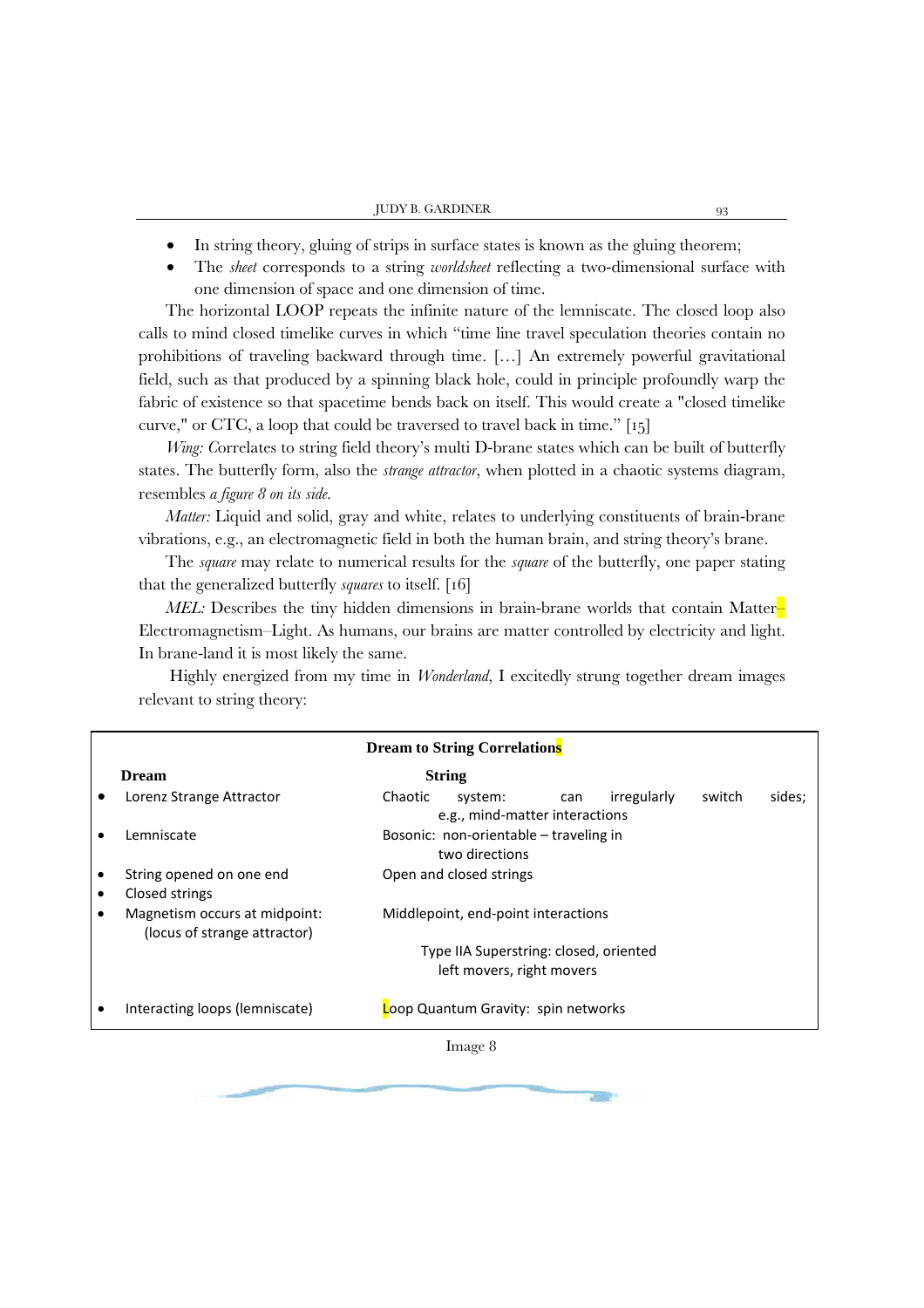| <b>BIONOETICS</b> |  |
|-------------------|--|
|                   |  |

As *Alice* the dreamer-researcher, observer and observed, I now ascend from the metaphorical rabbit hole, where brain-brane connections and strange attractors shone the light.

### THE MONOPOLE AND D-BRANES

Since 1994, I had experienced several dreams of *a single pole,* some with *a pole or object with a string on either side,* among repeated references to *light, magnetism, cone-shaped funnels, cylinders, etc*. I would later learn about a hypothetical one-dimensional curve in space—a Dirac string stretching between two magnetic monopoles with opposite magnetic charges, or from one magnetic monopole out to infinity. I was astonished to discover that a magnetic monopole is the magnetic version of a charged particle like an electron. Though nearly every grand unified theory predicts them, one has never been observed. It is said that to find a magnetic monopole is the Holy Grail of physics.

The D3-brane is both an electrically charged brane and a magnetic monopole, which separates it from the other branes.  $\lceil 17 \rceil$  This might indicate that the D3-brane is the midpoint where the magnetism occurs.

Under certain conditions a string can end on a monopole. [18]



# INTO THE INNER LIGHT

A 2003 experiment in freezing light contributed to my ongoing studies in the field of optics:

"…the light pulse obviously comes to a grinding halt and turns off. But the information that was in the light is not lost because it was already imprinted on the atoms' states. When the pulse halts, that imprint is simply frozen in place, somewhat like a sound recorded on a magnetic tape." [19]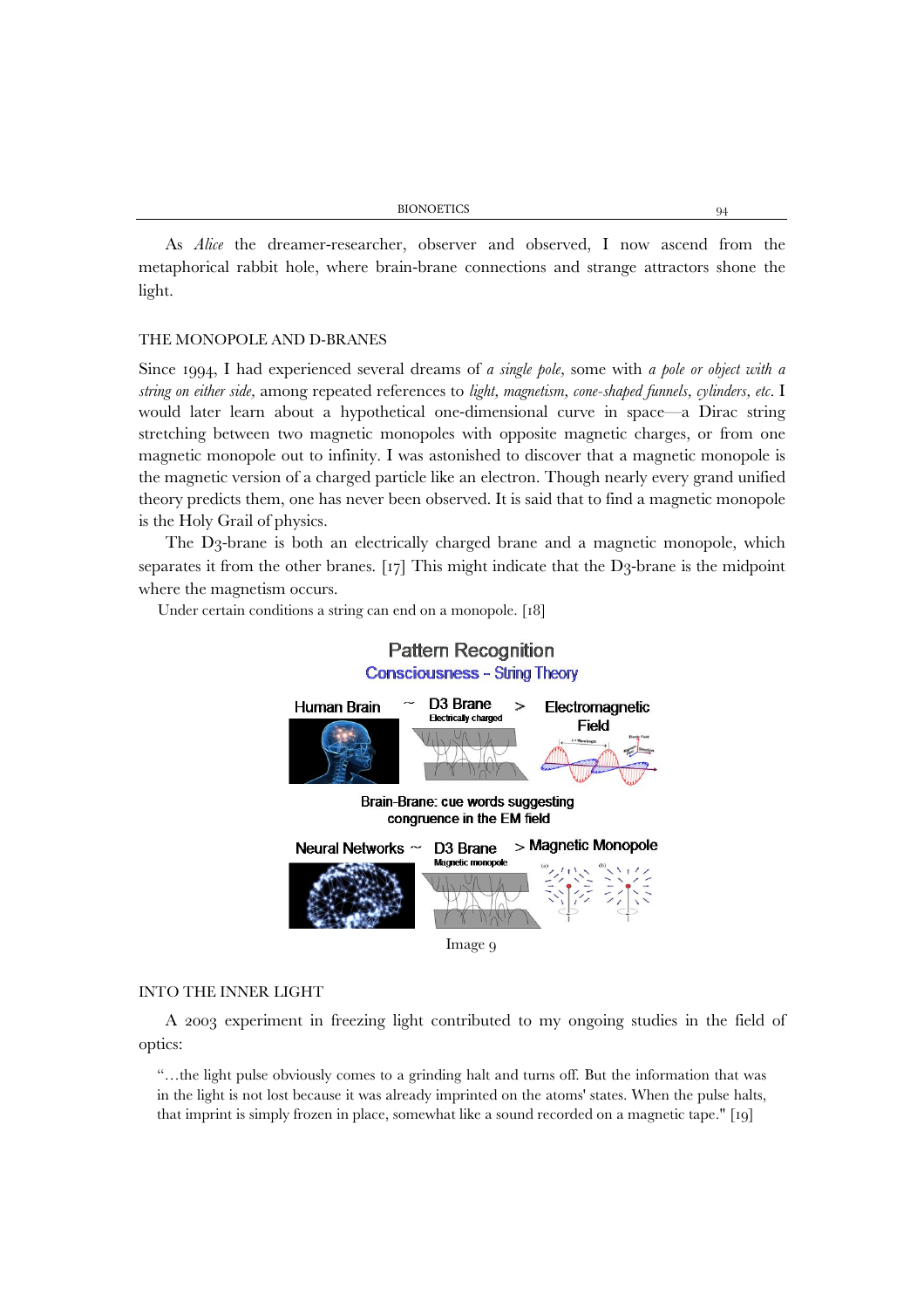Dream symbolism pointing to magnetism and compact disk recordings together with cutting edge research re-centered my focus on the relationship of light in the brain to the faculties of vision and memory.

**Optogenetics** (Greek, *optikós*; "seen, visible") is a biological technique which involves the use of light to control cells in living tissue, typically neurons that have been genetically modified to express light-sensitive ion channels.

Optical concepts related to the bending of light, electrical signals, and memory storage inspired by dreaming consciousness, are discussed in my recent paper. [20] Following are excerpts:

"A series of thirty-eight interlocking dreams revealed Claudius Galen's (c.130–201) pneumatic doctrine of vision. His theory of a direct path of light rays to the optic nerve is the focal point. This stimulated my interest in the optic disc. Also known as the optic nerve head, it is the point in the eye where the optic nerve fibers leave the retina. Commonly referred to as the 'blind spot,' for centuries it has been assumed to have no photoreceptor cells to respond to light stimuli […]

### • "A Single Burst of Light

"Affirmation of the bending of light relating to the optic disc occurred in November 1997 when I awakened, not from a dream, but with words arriving in the pneuma as from a distant voice:

*"The refraction of light traveling through the fibers of the optic nerves rotates the optic disc (blind spot) and the prismatic bending of light opens the visual field so that we can see all the facets of our lives in a single rotation or burst of light. The optic disc acts as the CD storing all the recorded information and is opened by the bending of light flowing through the fibers of the optic nerves.* 

"Applying optogenetics research using light responsive proteins, the 'burst of light' metaphorically describes the sequence of light striking the retina, a retinal molecule absorbing a photon, thus promoting it into an excited electronic state. An electrical impulse or 'information' is then sent to the brain for processing. In theory, when the molecule rhodopsin is reconstituted, consider that it opens the visual field to pre-natal memory for mere fractions of a second.

"Using different wavelengths of light, delivered via fiber optic cable, scientists can control the activity of the cells that send to and receive information in the brain. Blue light activates targeted neurons; yellow light quiets them.

"Most revelatory was the dream (8/28/96), *instructing the dreamer to play an old, very thin disc, like a CD in blue and yellow. She hears music from a long time ago. Heavy with an old world feeling, it was musty as though it had been kept in a closet for a long time."*

Current quantum consciousness research at the Planck Institute if combined with optogenetics may serve as a blueprint to examine functionality of the blind spot.

Dr. Hans-Peter Dürr, former director of the Max Planck Institute for Physics in Munich, theorizes that, "just as a particle 'writes' all of its information on its wave function, the brain is the tangible 'floppy disk' on which we save our data, and this data is then 'uploaded' into the spiritual quantum field. Continuing with this analogy, when we die the body, or the physical disk, is gone, but our consciousness, or the data on the computer, lives on." [21]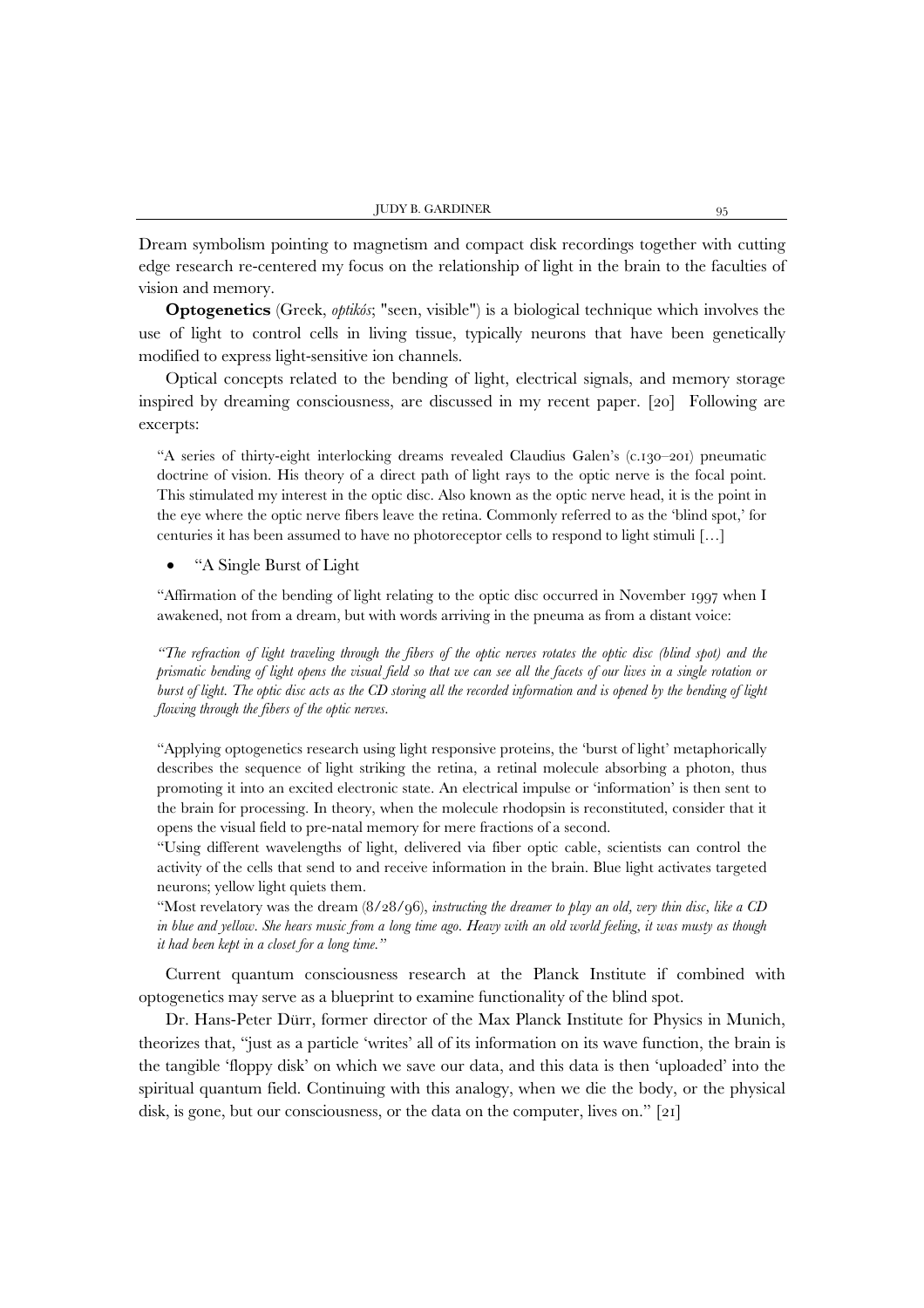### DNA

Persistent dreams of puzzling symbols like *one loose end* may be powerful catalysts for further exploration*.* A recent dream (3/6/16) centered on *strings and triple strands of coral and turquoise intertwined*. I Googled triple-stranded DNA and found this image remarkably similar to the string-woven lemniscate—that elusive one loose end, perhaps?



Interest in triple-stranded DNA followed the recent discovery that DNA triplexes could also be intramolecular; i.e., the third strand associates to the double-stranded DNA fragment, donated by the same DNA molecule.

# SUMMARY

With great deference to the dedicated minds of math and science, I respectfully surmise that my dream experience in consciousness is not that of a finite dimensional system with orbits subject to constraint. Thus, a new paradigm of relational dynamics may be required. In search of the understanding of cognition, perhaps consciousness without constraint will help to bridge intuitive knowledge and critical thinking. In multidimensions of consciousness and superspace, self-similar patterns in science repeat the process in an ongoing feedback loop as evidenced in string and chaos theories. Particulars of open string, a single endpoint and a monopole suggest a recurring pattern in which Matter, the EM field, and Light offer unexpected insights into infinity.

I arrived at these truths because I trusted Consciousness—that nonlocal transcendent field not bound to the space-time continuum. Although I was the observer, and the dream the observed, I could not see the field. I knew it was real, yet neither concrete nor abstract.

Copyright ©2015 Judy B. Gardiner

Judy B. Gardiner judy.cosmicdreaming@gmail.com http://www.cosmicdreaming.com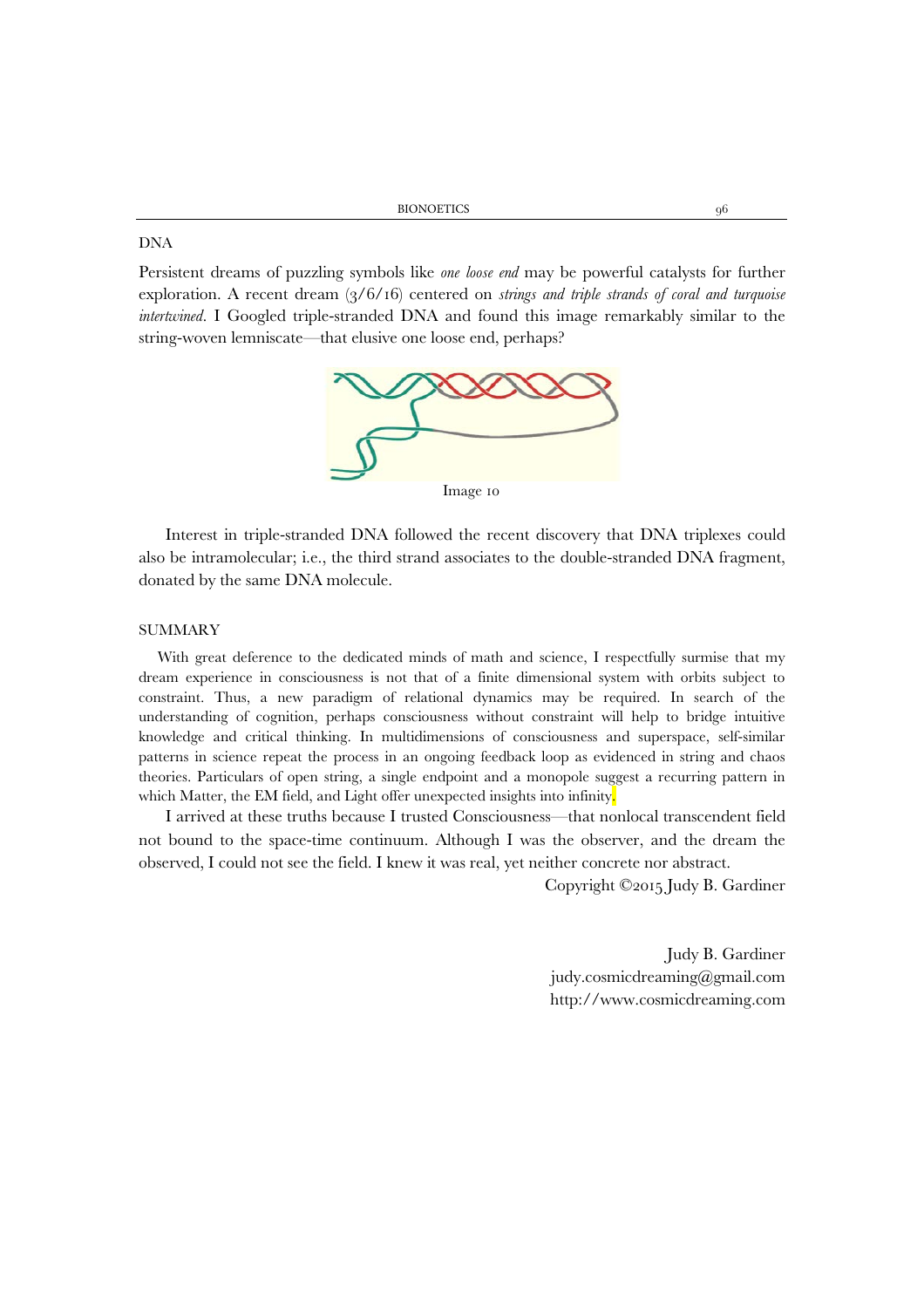# REFERENCES

[s\\_In\\_Dreams.htm](http://siivola.org/monte/papers_grouped/uncopyrighted/Dreams/The_Transformation_Process_In_Dreams.htm)

[1] Judy B. Gardiner, ''An Entangled Dream Series: Fragmentation, Wholeness and The Collective Unconscious.'' Bionoetics, Vol. 11, No. 2 (2015).

[http://cosmosandhistory.org/index.php/journal/article/viewFi](http://cosmosandhistory.org/index.php/journal/article/viewFile/494/837)le/494/837

- [2] Montague Ullman, ''The Transformation Process In Dreams.'' The American Academy of Psychoanalysis (1974). [http://siivola.org/monte/papers\\_grouped/uncopyrighted/Dreams/The\\_Transformation\\_Proces](http://siivola.org/monte/papers_grouped/uncopyrighted/Dreams/The_Transformation_Process_In_Dreams.htm)
- [3] Dennis Hauck, A Hyper-History of the Emerald Tablet [http://www.alchemylab.com/hyper\\_history.htm](http://www.alchemylab.com/hyper_history.htm)
- [4] Montague Ullman, ''The Dream: In Search of a New Abode.'' (2006). [http://www.siivola.org/monte/papers\\_grouped/copyrighted/Dreams/The\\_Dream\\_-](http://www.siivola.org/monte/papers_grouped/copyrighted/Dreams/The_Dream_-_In_Search_of_a_New_Abode.htm) [\\_In\\_Search\\_of\\_a\\_New\\_Abode.htm](http://www.siivola.org/monte/papers_grouped/copyrighted/Dreams/The_Dream_-_In_Search_of_a_New_Abode.htm)
- [5] Henri Poincaré, New Methods of Celestial Mechanics, D. L. Goroff, ed., American Institute of Physics, New York (1993). Reprinted from Les méthodes nouvelles de la mécanique céleste, Gauthier-Villars, Paris (1892–99).
- [6] David D. Nolte, The tangled tale of phase space, Physics Today, April 2010. <https://www.physics.purdue.edu/nlo/NoltePT10.pdf>
- [7] David Little, Composing with Chaos: Applications of a New Science to Music [http://www.ex](http://www.ex-tempore.org/little/little.htm)[tempore.org/little/little.htm](http://www.ex-tempore.org/little/little.htm)
- [8] David Bohm, Basil Hiley, The Undivided Universe: An Ontological Interpretation of Quantum Theory (1995) London: Routledge.
- [9] Lewis Carroll, Alice in Wonderland adaptation.
- [10] Dennis L Merritt, "Sacred Landscapes, Sacred Seasons: A Jungian Ecopsychological Perspective" [https://www.academia.edu/14438914/Sacred\\_Landscapes\\_Sacred\\_Seasons\\_A\\_Jungian\\_Ecopsyc](https://www.academia.edu/14438914/Sacred_Landscapes_Sacred_Seasons_A_Jungian_Ecopsychological_Perspective) [hological\\_Perspective](https://www.academia.edu/14438914/Sacred_Landscapes_Sacred_Seasons_A_Jungian_Ecopsychological_Perspective)
- [11] Bruza, Peter D., Kitto, Kirsty, McEvoy, Nelson, Douglas and McEvoy, Cathy. Entangling words and meaning. In Second Quantum Interaction Symposium, 2008, Oxford University. <http://eprints.qut.edu.au/11193/>
- [12] Efstratios Manousakis, "Founding Quantum Theory on the Basis of Consciousness." Foundations of Physics, Vol. 36, No. 6. (© 2006) DOI:10.1007/s10701-006-9049-9
- [13] Liu, B. -G., Chen, Y. -X. ''A covariant open bosonic string field theory including the endpoint and middlepoint interaction.'' [Zeitschrift für Physik C Particles and Fields](http://link.springer.com/journal/288) (December 1988) Vol. 39, [Issue](http://link.springer.com/journal/288/39/4/page/1) 4, 547-51.
- [14] Refinement of String Theory [http://www.hyperhistory.com/online\\_n2/people\\_n2/science\\_n2/atomic\\_theory2.html](http://www.hyperhistory.com/online_n2/people_n2/science_n2/atomic_theory2.html)
- [15] [http://www.scientificamerican.com/article/time-travel-simulation-resolves-grandfather](http://www.scientificamerican.com/article/time-travel-simulation-resolves-grandfather-paradox/)[paradox/](http://www.scientificamerican.com/article/time-travel-simulation-resolves-grandfather-paradox/)
- [16] [Gaiotto,](http://arxiv.org/find/hep-th/1/au:+Gaiotto_D/0/1/0/all/0/1) D., [Rastelli,](http://arxiv.org/find/hep-th/1/au:+Rastelli_L/0/1/0/all/0/1) L. [Sen,](http://arxiv.org/find/hep-th/1/au:+Sen_A/0/1/0/all/0/1) A, [Zwiebach,](http://arxiv.org/find/hep-th/1/au:+Zwiebach_B/0/1/0/all/0/1) B. ''Star Algebra Projectors.'' Cornell University Library. DOI: 10.1088/1126-6708/2002/04/060
- [17] Bena, I., El-Showk, S., Vercnocke, B. (Saclay, SPhT) ''Black Holes in String Theory.'' Springer Proc. Phys. 144 (2013) 59-178 (2013) DOI: 10.1007/978-3-319-00215-6\_2